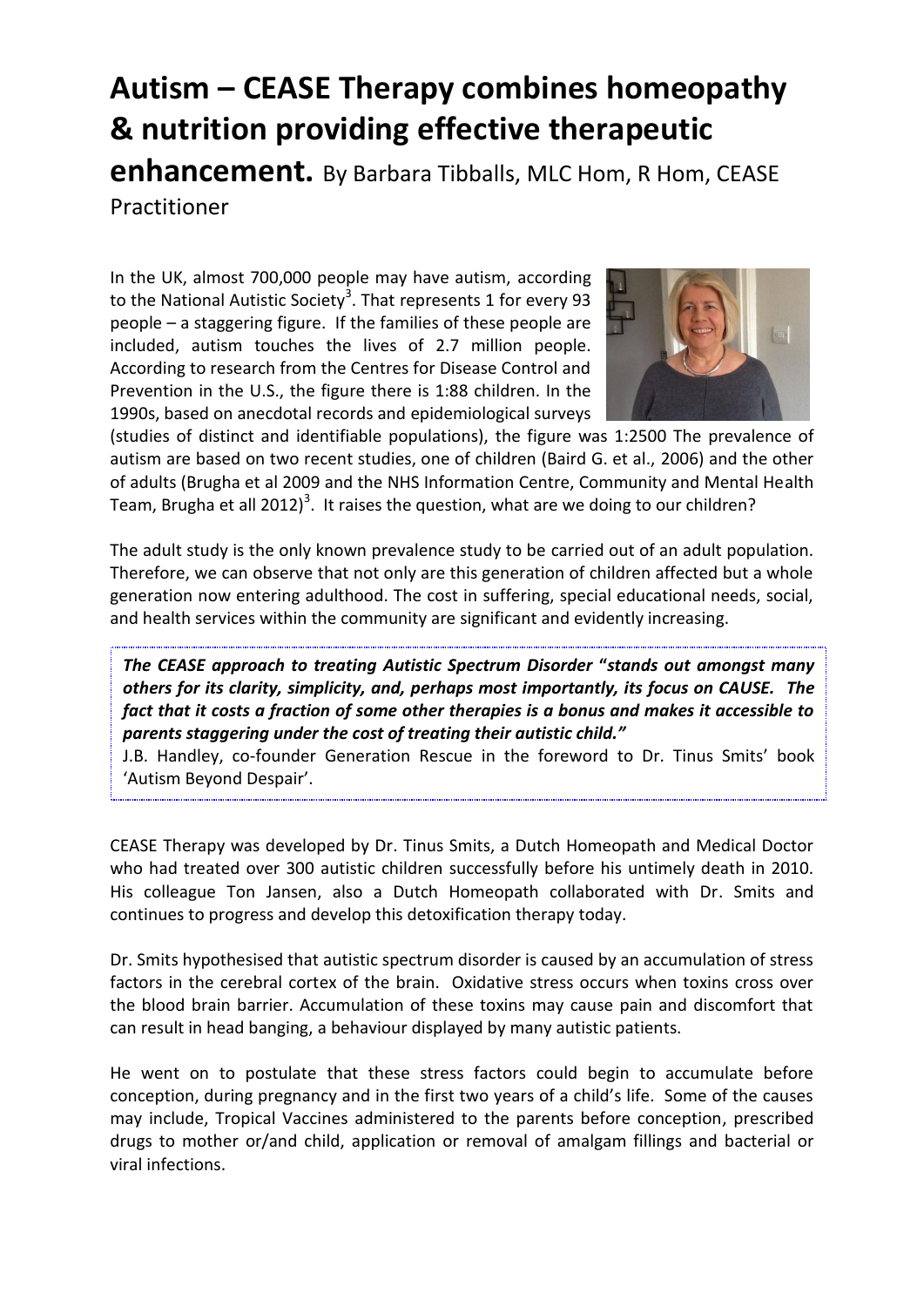Stress factors at birth may include: premature or problematic births with birth medications and vaccinations – as shown in the UK Vaccination Programme.

## *'The birth of a healthy child is a miracle; keeping a child healthy is an art'*  Tinus Smits MD

Other factors that may increase stress levels

are medical procedures e.g. general anaesthesia for insertion of ear tubes, inadequate nutrition with excessive sugar intake, hydrogenised fats (MSG), food deficiencies, insufficient water, use of microwaves - especially to warm babies' bottles and environmental toxicity such as plastics, chemicals and heavy metals.

Initial case-taking consultations require careful and detailed questioning about the general health, both physical and emotional (trauma/bereavement) and medical history of both the child and the parents. Noteworthy is the parents' health up to two years before conception, and crucially the mother's medical history and experiences during pregnancy and delivery.

As immunity begins to mature in the gut, it is vital to establish the health of the mothers gut flora at the time of the birth. If the child is born vaginally, he/she will inherit its mothers gut flora and hopefully begin to establish a healthy start to immunity. Breast-feeding can further consolidate this. So, here again we must be aware of the mothers diet and any prescribed or over-the-counter pharmaceutical drugs that may be passed to the child during breast-feeding. Severe pain can be a symptom of gut dysbiosis and the child may scream in pain, sometimes for hours. Regressive speech development, a further symptom often seen in autism spectrum disorder, means the child cannot verbalise the reason for their distress. This causes more distress to both child and parent.

Information gathered during the consultation, together with a GP's medical history report, allows the practitioner to build a clear picture of the causal factors in the decline of the child's health.

Often parents will report that the child's health deteriorated after a particular allopathic substance was administered. By referring to the GP's report, we can detect that this substance may have been merely the 'final straw' for an immature immune system that had been overwhelmed and finally collapsed. The following is a case treated by Tinus Smits that perfectly illustrates this point.

*"Here are symptoms and conditions in cases we see routinely in practice in different stages as a precursor to total breakdown of health".<sup>1</sup> (Taken from 'Autism Beyond Despair' Tinus Smits).* 

#### **Case study of three year old boy.**

The following is the schedule of vaccines that a three-year-old boy who had been diagnosed with Autism at 18 months.

| 2 days:       | Hep B                                                 |
|---------------|-------------------------------------------------------|
| 2 months:     | <b>Infanrix Hexa + Prevnar (7 different vaccines)</b> |
| $3\%$ months: | Prevnar, Hep B                                        |
| 5 months:     | <b>Infanrix Hexa + Prevnar</b>                        |
| 7 months:     | Infanrix Hexa + Prevnar                               |
| 9 months:     | Hep B                                                 |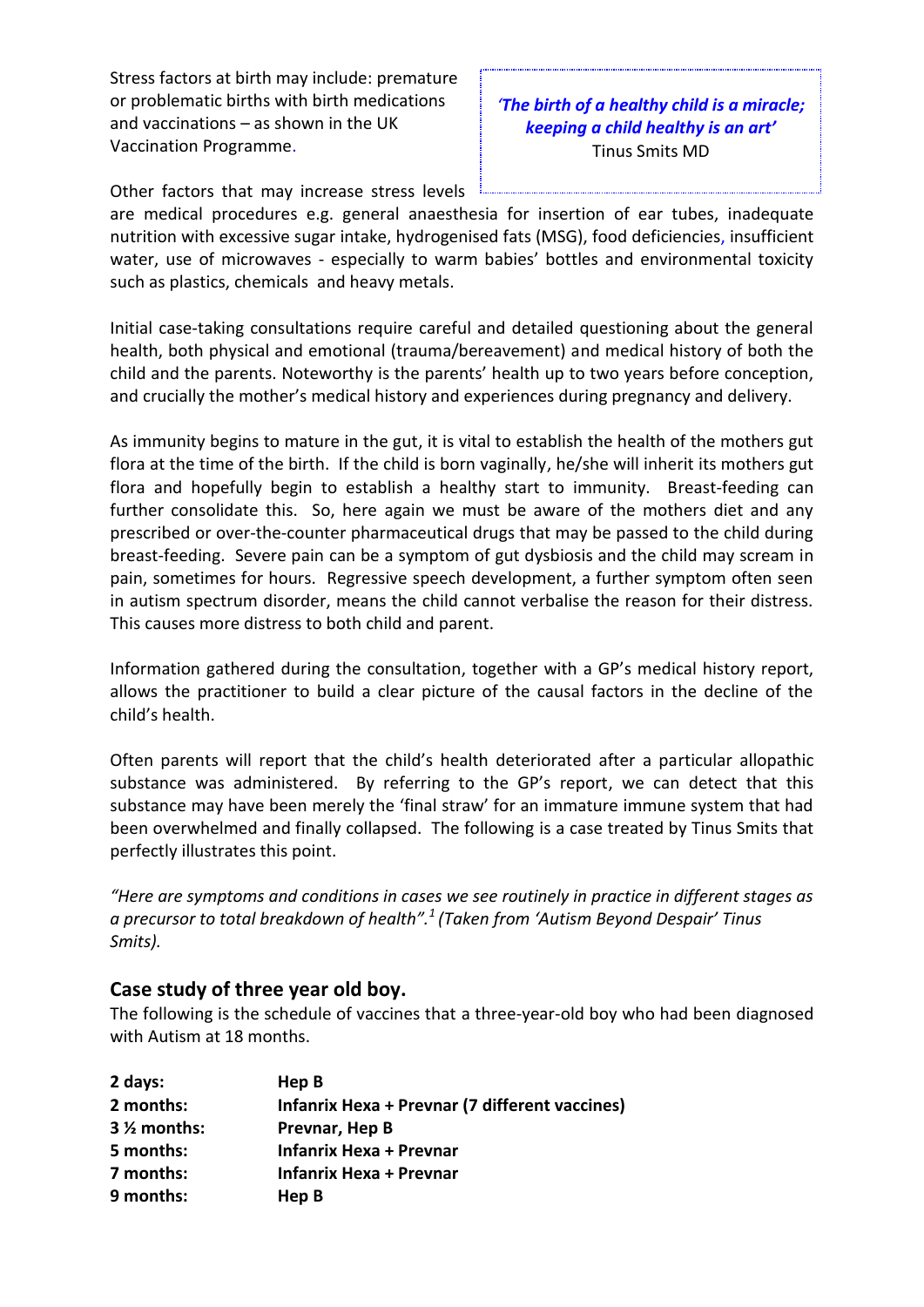**Between 7-9 months:** Mother noticed decreased speech and receptiveness.

*At this stage there is already damage following the multiple vaccinations and his development and good health is already deteriorating.* 

**9 months:** yellowish mucous, eyelids shut, otitis media, and pharyngitis. Treatment: Rx: Amoxicillin (Antibiotic)

*Here his vital energy tries to keep his integrity in balance as much as possible by the excretion of toxins through the eyes, ears and throat.* 

**12 months:** Otitis media. Treatment: Rx: Amoxicillin *Discharge of toxins through the ears.* 

**12 months: Varivax (varicella vaccine):** Started on milk - eczema and constant diarrhoea *Now extra channels of excretion are used to drain the toxins after another vaccination.* 

**14 months:** Bilateral otitis media. Treatment: Rx: Amoxicillin

**16 months:** rashes, unresponsive, babbles, lost words (stopped saying Mama and Dada) *After the treatment of his otitis media with antibiotics the balance of his deteriorating health seems to be lost already and his brain cannot function normally anymore, leading to impairment of important brain functions such as speech and social/emotional interactions.* 

**16 months:** MMR, Hib *The train of intoxication is not yet finished and no medical doctor seems to notice what is happening.* 

**16 ¼ month:** Otitis media. Treatment: Rx: Cefzil (Antibiotic)

**16 ¾ month:** Continued bilateral otitis media. Treatment: Rx: Amoxicillin *Symptomatic treatment with antibiotics will not help him at all; what he needs is detoxification.* 

**17 months**: Not eating, rash on face.

*At this stage the body starts a new almost desperate attempt to survival and to detoxify – fasting.* 

**17 ¾ months**: Cranky; greenish drainage from nose, facial dermatitis, fungal sore on mouth, bilateral otitis. Treatment: Rx: Amoxicillin

*His health is so bad that fungus invades his mouth and the whole digestive system, aggravated by the use of regular courses of antibiotics; his skin is also affected; we see massive efforts to detoxify through the skin and both ears as well as deterioration of his mood.* 

**18 months:** diminished speech and receptiveness, eczema. DTaP vaccine.

*And if this was not yet enough he received one more vaccine along with further deterioration of his general health and well-being.* 

**18 months**: Diagnosed with Autism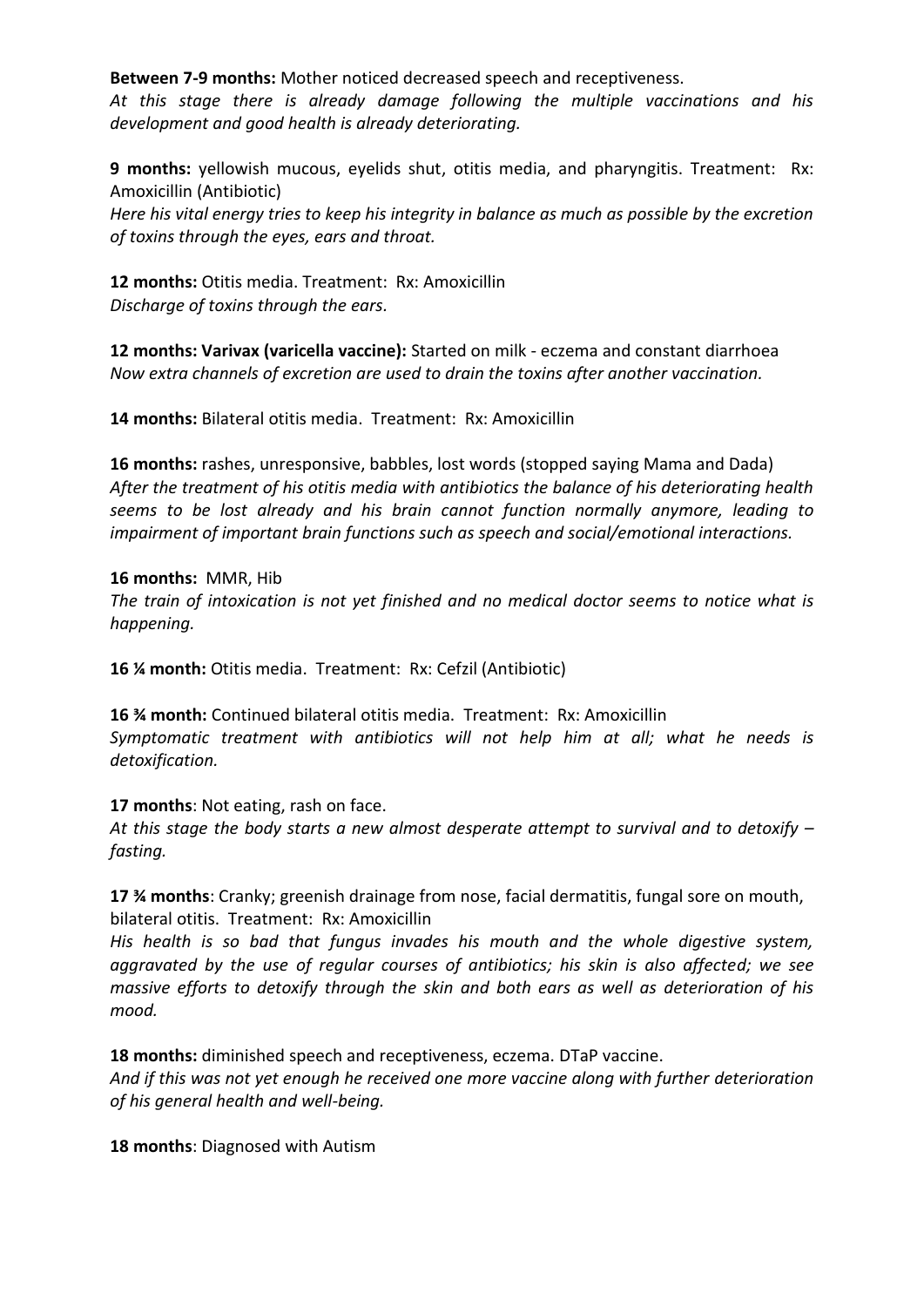**"The painful reality of this diagnosis was, in some sense, inevitable. This reality can be seen daily all over the world. Why do we spoil our future generations with medical intervention? Why do we accept the systematic damaging of healthy children over the course of the first two years"?** Tinus Smits MD

## **So, what is involved in CEASE Therapy?**

**Isopathy,** a branch of the homeopathic family, is the detoxification of the various vaccines and other causative substances such as chemicals and toxic metals using remedies made from those substances that possibly contributed to the onset of autism. The treatment involves rising of the homeopathic causative substance over a period of 4 to 8 weeks. Treatment may be repeated several times over many months if reactions are observed. It is important to point out that CEASE Therapy is not a 'quick fix'. The pace of detoxification is solely dependent on each individual and the degree of intoxification.

**Inspiring/Classical Homeopathy** is the homeopathic treatment of the child with Inspiring Homeopathy and Classical Homeopathy to treat the disturbances that are not directly linked with toxic substances but with constitutional disturbances.

#### **Supplementation –**

**Omega- 3 fatty acids with EPA and DHA.** 

**EPA** – essential in the short-term regulation of brain functions, hormone balance, the immune function and the blood. It is also important in reducing infections in the digestive tract.

**DHA** – 20% of the brain consists of DHA and it is important in the structure of brain cell membranes, particularly in early childhood when the brain is growing and later to retain flexibility of the membrane.

**Signs of Omega 3 deficiency -** Mental retardation, sticky platelets, immune dysfunction, tingling or numbness in arms and legs, poor motor co-ordination, learning impairments, dry skin or oedema swelling in the extremities, poor motor coordination, high triglycerides, high blood pressure.

 **Vitamin C** - Both water soluble Ascorbate and fat soluble Ascorbyl Palmitate are required.

**Vitamin C** neutralises harmful oxidants (oxidative stress). Oxidative stress is an imbalance of the pro-oxidant/antioxidant ratio in which too few antioxidants are produced or ingested or too many oxidizing agents are produced. (Mosby's Dictionary of Complementary and Alternative Medicine. (c) 2005, Elsevier.)

**Vitamin C** stimulates the excretion of copper and thus aids in the reduction of stress. All autistic children have elevated copper levels as has been documented by the Pfeiffer Treatment Centre, Naperville, Illinois, USA. It stimulates the elimination of heavy metals, such as mercury, lead, cadmium and nickel and provides easier stool discharge in severely constipated children whilst stimulating the intestine. Avoid too high a dose as it may cause diarrhoea, but is otherwise harmless.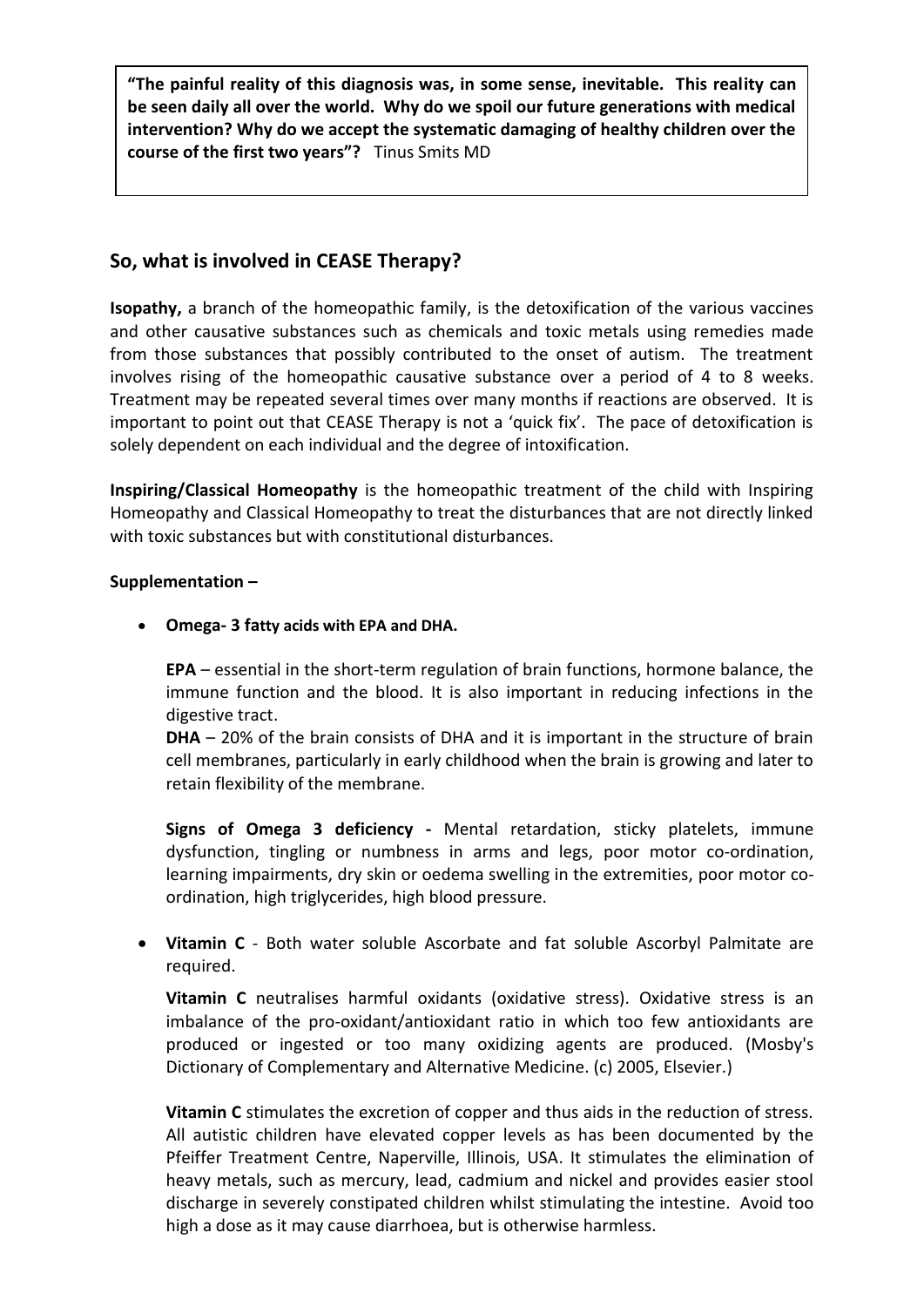**Orthomolecular treatment** is required to restore the Copper/Zinc ration and to reactivate metallothionein, thereby gradually reducing the heavy metal levels and restoring the integrity of the intestines.

Metallothionein is a protein found in the mouth, stomach, intestines and brain. It is our first line of defence against heavy metals. If sufficient metallothionein is present in the intestine, heavy metals such as mercury, aluminium or lead will be bound to this protein by the exchange of zinc. In 2000, Dr. Walsh, chief scientist at the Health Research Institute & Pfeiffer Treatment Centre, conducted a project in the pursuit of the chemistry behind autism. The comparisons of shared chemical markers indicated evidence of metallothionein dysfunction.<sup>7</sup> Enzymes that break down casein and gluten also need zinc for their functioning. So, a metallothionein deficiency will lead to a deficiency of the enzyme that breaks down casein and gluten leading to a casein and gluten allergy. If the metallothionein protein is not functioning because of lack of zinc the result is that mercury, lead and other heavy metals will remain in the blood. Heavy metals in vaccines bypass our bodies defence systems and enter the blood directly by injection.

Zinc blocks the absorption of toxic metals including lead, aluminium, mercury and cadmium. Zinc and magnesium can be included as part of a complex with vitamin C to reduce the number of pills the child/adult needs to take daily.

**Nutritional Advice** is minimal except that an ideal diet should be rich in fresh organic butter, fruit and vegetables and clean filtered water. A diet without sugar and other additives is also recommended. Many families turn to the work of Dr Natasha Campbell-McBride who developed the GAPS diet<sup>6</sup>, which illustrates how a specific diet can assist with the repair of the intestines of autistic children.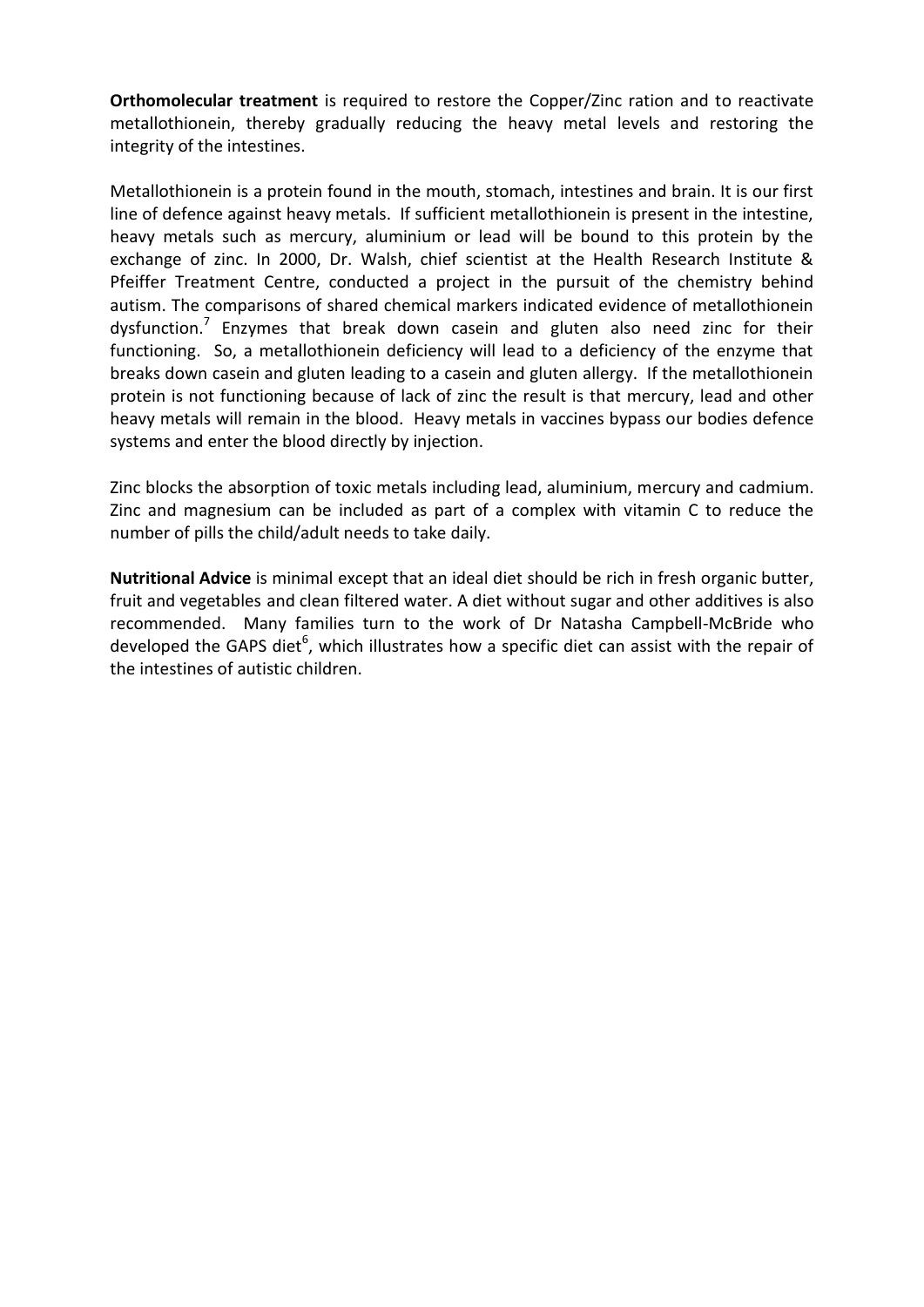| Comparing the UK Vaccination Schedule $1988 - 2013^2$ |  |
|-------------------------------------------------------|--|
|-------------------------------------------------------|--|

|               | 1988                        | 2013                                  |  |  |
|---------------|-----------------------------|---------------------------------------|--|--|
| At 2 mths     | Diphtheria/Tetanus/Petussis | Diphtheria/Tetanus/Petussis/HIB/Polio |  |  |
|               | + Oral Polio                | Pneumococcal, Rotavirus               |  |  |
| At 3 mths     |                             | Diphtheria/Tetanus/Petussis/HIB/Polio |  |  |
|               |                             | Meningitis C, Rotavirus               |  |  |
| At 4 mths     | Diphtheria/Tetanus/Petussis | Diphtheria/Tetanus/Petussis/HIB/Polio |  |  |
|               | + Oral Polio                | Pneumococcal,                         |  |  |
| At 6 mths     | Diphtheria/Tetanus/Petussis |                                       |  |  |
|               | + Oral Polio                |                                       |  |  |
| At $12 - 13$  |                             | HIB/Men C booster, MMR,               |  |  |
| mths          |                             | Pneumoccocal                          |  |  |
| At 15 mths    | <b>MMR</b>                  |                                       |  |  |
| $2 - 3$ yrs   |                             | <b>Flu Vaccine ANNUALLY</b>           |  |  |
| Preschool     | Diptheria/Tetanus/Petussis  | Preschool 3yrs & 2mths - MMR,         |  |  |
| $4 - 5$ yrs   | + Oral Polio                | Diphtheria/Tetanus/Petussis/Polio     |  |  |
|               |                             |                                       |  |  |
| <b>Around</b> |                             | HPV 3 x vaccines over 6 mths (girls   |  |  |
| $12/13$ yrs   |                             | only)                                 |  |  |
| <b>Around</b> | <b>BCG</b>                  | Diptheria/Tetanus/Polio               |  |  |
| $13/18$ yrs   |                             | Meningitis C $(13 - 15$ yrs)          |  |  |
|               |                             |                                       |  |  |
| <b>TOTAL</b>  | 20                          | (female)<br>41                        |  |  |
|               |                             | (male)<br>38                          |  |  |

*From this comparison we can see that in 1988 children received 20 vaccines by the age of 18 years and in 2013 this figure has doubled and counting!* 

The NHS are to review this again in April 2014 with the possible introduction of vaccines presently in development.

## Vaccines presently in development<sup>4</sup>

New TB vaccine, New Smallpox vaccine, Malaria, Chlamydia, Syphilis, Gonorrhoea, Herpes Simplex, e-coli, Shigella, Lyme disease, Hepatitis C & E, Clostridium difficule, Dengue Fever, Peridontitis (gum disease), Ebola virus, West Nile virus, Enteroviruses, Lassa Fever, Cytomegalovirus, Norwalloviruses, Parvoviruses, Multiple Sclerosis, Alzheimers Disease, Diabetes, Allergies, Colo-rectal Cancer, Melanoma, Prostate, Pancreatic,Breast and Renal Cancers.

Many in the medical profession believe that genetics represents a predisposition to autistic spectrum conditions and it has been suggested that autism is a genetically inherited disease. If this was so, why has autism increased by more than 100 – 150% in the last few years when a genetic disorder only increases by 3% – 4% in one generation (30 years)?

## **Can all autistic children be helped with CEASE Therapy?**

Dr. Smits concluded that *"children with autism can be helped because it is a blockage in the brain and not physical damage. But there are cases where autism is combined with diseases*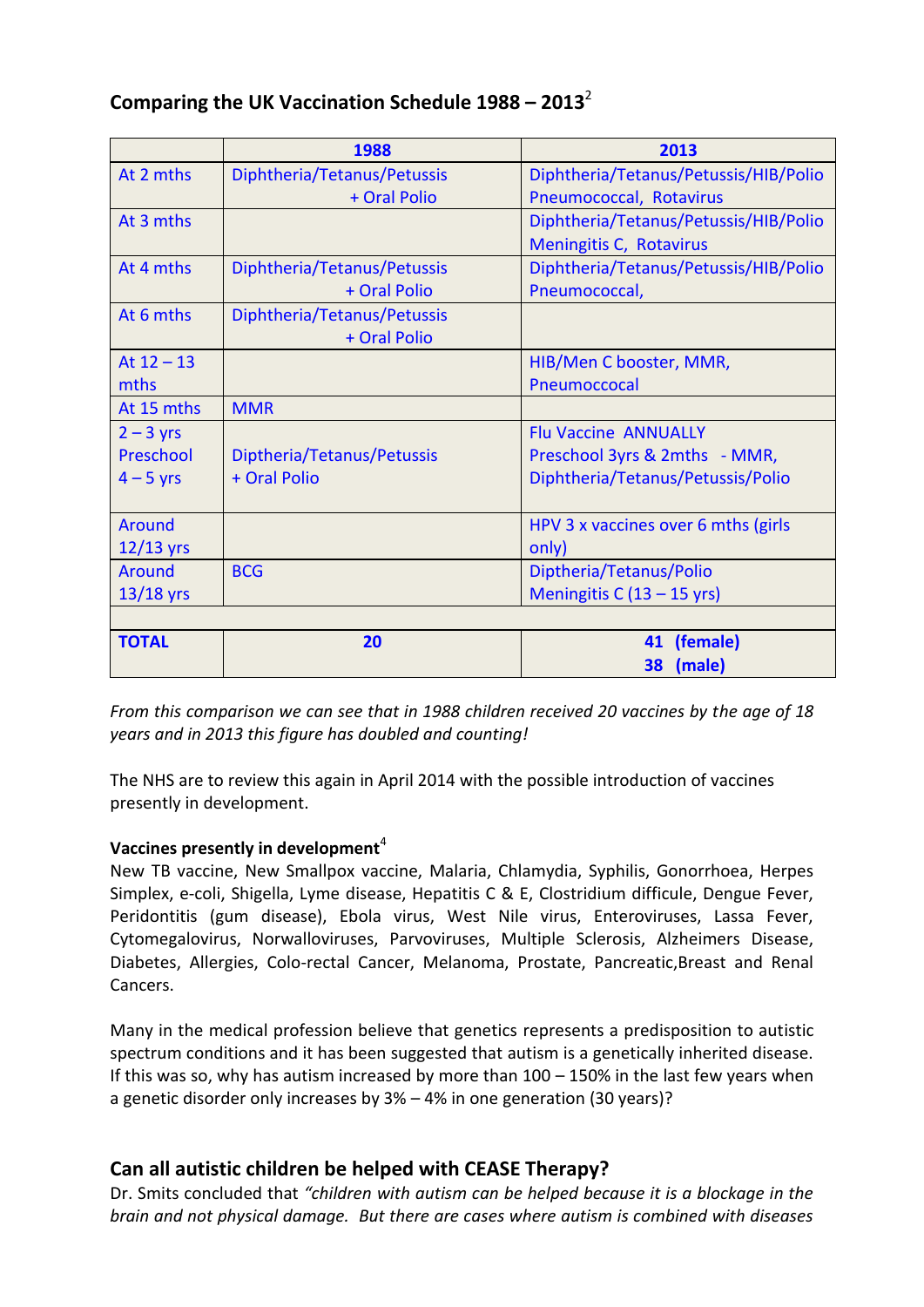*that cause physical damage to the brain such as severe epilepsy, encephalitis or meningitis"*  and whilst their general health may be improved with homeopathic treatment, the damage cannot be reversed. Also, limitations may exist when not all the causative factors can be established.

## **The Japanese Experience.**

Japan stopped vaccinating children under 2 years in 1975.<sup>5</sup> This resulted in Japan having the lowest infant mortality rate in the world. Prior to 1975, Japan had been in seventeenth place. The death rate dropped from 37 in the preceding 5-year period to 3 in the 5-year period without vaccinations in the first 2 years. Severe neurological complications dropped from 57 to 8 in the same time period.

My hope is that this information will inspire everyone in our communities to ask questions and make informed decisions about health care and the care of generations to come.

If you would like to find out more about CEASE Therapy and how to contact a therapist in your area go to

http://www.cease-therapy.com/make-appointment/all-certified-practitioners/

#### **References**

- 1. Smits, Dr. T . (2010) *Autism Beyond Despair*. Emryss Publishers ISBN-13: 978- 9076189284
	- [www.tinussmits.com](http://www.tinussmits.com/) [www.cease-therapy.com](http://www.cease-therapy.com/)
- 2. Information on Vaccination Schedules in 2013 obtained from [http://www.nhs.uk/Conditions/vaccinations/Pages/vaccination-schedule-age](http://www.nhs.uk/Conditions/vaccinations/Pages/vaccination-schedule-age-checklist.aspx)[checklist.aspx](http://www.nhs.uk/Conditions/vaccinations/Pages/vaccination-schedule-age-checklist.aspx)
- 3. National Autistic Society's website autism.org.uk
- 4. Bevan, L. ( 2009) *The No Nonsense Vaccine Handbook – A Practical Guide for Parents.* 4th Edition. Jones & Stone, ASIN B002C6FYW4
- 5. Cherry et al. 1988, Paediatrics, vol 81,no.6 part 2; p939-984
- 6. Campbell-McBride, Dr N. (2010) *Gut & Psychology Syndrome.* Medinform Publishing ISBN 0954852028
- 7. Marohn, S. (2002) *The Natural Medicine Guide to Autism*. Hampton Roads Publishing. ISBN 1-57174-288-3

<u> 2002. 2012. 2012. 2012. 2012. 2012. 2012. 2012. 2012. 2012. 2012. 2012. 2012. 2012. 2012. 2012. 201</u>

#### **For further vaccine information:**

- *Barbara Loe Fisher* is co-founder and president of the National Vaccine Information Center (NVIC). She is the co-author of DPT: A Shot in the Dark *[http://www.ageofautism.com/2009/08/barbara-loe-fisher-of-nvic-on-gardasil](http://www.ageofautism.com/2009/08/barbara-loe-fisher-of-nvic-on-gardasil-and-h1n1-vaccines.html)[and-h1n1-vaccines.html](http://www.ageofautism.com/2009/08/barbara-loe-fisher-of-nvic-on-gardasil-and-h1n1-vaccines.html)*
- *'The Greater Good' a documentary film about the vaccination debate* written and produced by Leslie Manookian. Leslie was a successful Wall Street business executive and is now a documentary film producer and activist. She states, "This documentary tells the rarely heard stories of three families adversely impacted by